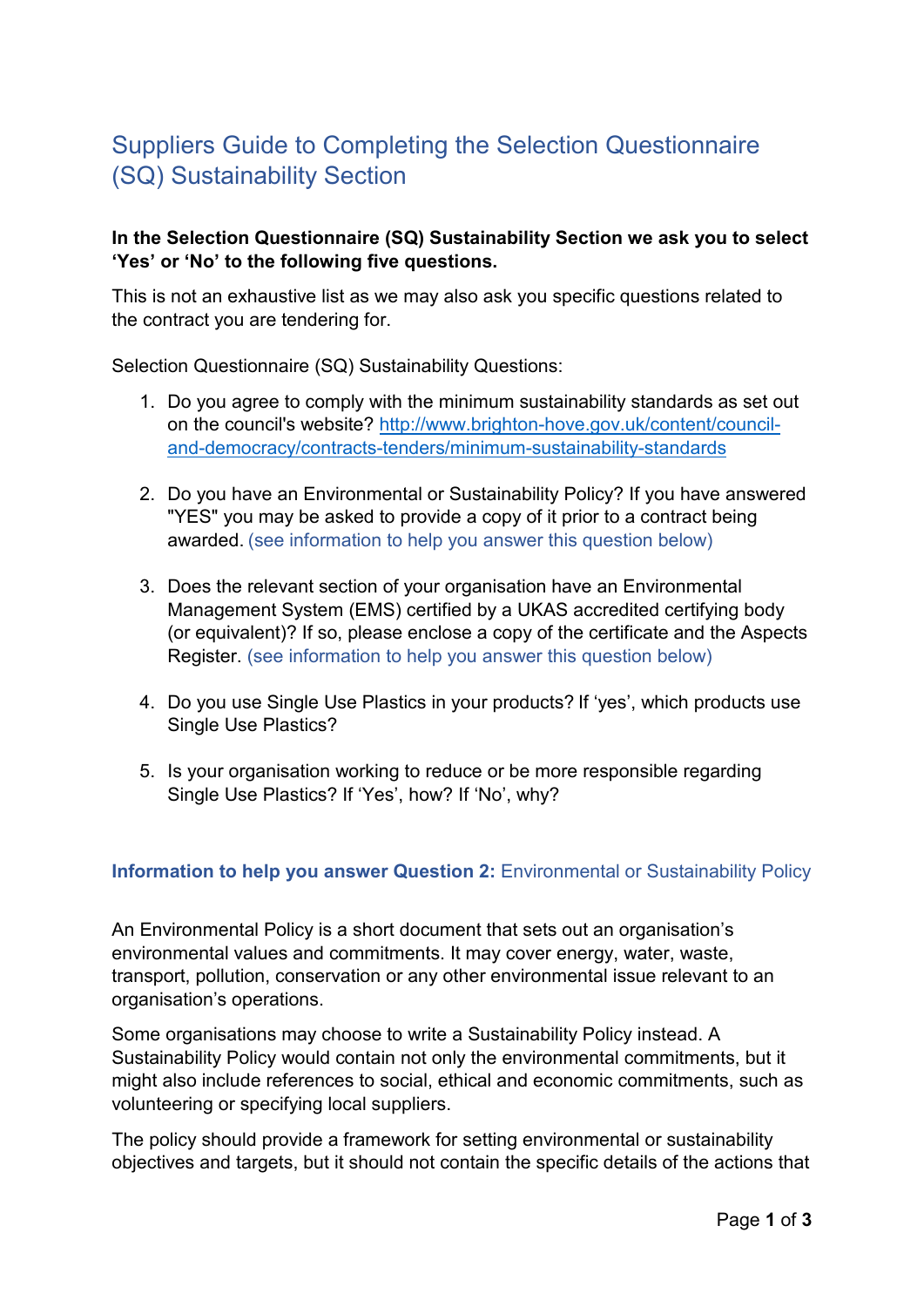will take place to achieve the objectives. More detailed information on how / when / who should be kept in a separate document (e.g. an action plan or an Environmental Management System).

Have a look online at the policies of other businesses in your sector, but don't copy them, it is important to write a policy that is relevant to your organisation.

## **Where to start**

Identify the areas of your operation with the largest potential environmental or sustainability impacts. Include both positive and negative impacts. These could be:

| <b>Environmental Impacts</b>                                                                                                                                                                                                                                                                                                                                     | Social Impacts:                                                                                                                                                                                              | Economic Impacts:                                                                                                                                                                                                                                |
|------------------------------------------------------------------------------------------------------------------------------------------------------------------------------------------------------------------------------------------------------------------------------------------------------------------------------------------------------------------|--------------------------------------------------------------------------------------------------------------------------------------------------------------------------------------------------------------|--------------------------------------------------------------------------------------------------------------------------------------------------------------------------------------------------------------------------------------------------|
| Use of energy<br>Use and disposal of water<br>Production & disposal of waste<br>Land contamination<br>Emissions to air<br>Transport<br>Site related: noise, odours, traffic<br>Packaging<br>Product life cycle<br>Abnormal operations: shutdowns<br>Emergencies: fire, spillage, flood<br>Planning: new developments<br><b>Suppliers: Environmental policies</b> | Labour standards<br>Health and safety<br>Civil liberties<br>Social justice<br>Local community<br>Minority rights<br><b>Cultural issues</b><br>Accessibility<br>Equity<br>Heritage<br>Religious sensitivities | Return on investment<br>Local economy<br>Market capacity<br>Shareholders value<br>Innovation<br>Direct and indirect<br>Economic impacts<br>Market presence<br>Economic performance<br><b>Risk</b><br>Fair trade<br>Profit sharing<br>Living wage |
|                                                                                                                                                                                                                                                                                                                                                                  |                                                                                                                                                                                                              |                                                                                                                                                                                                                                                  |

Once you have a short list of your top activities, make commitments for what you are going to do about them. Include targets if possible. For example, "We will monitor and reduce our electricity use by 5% in 2020"

# **What to include in your Environmental Policy?**

Although there is no standard format for writing an Environmental or Sustainability Policy, it is good practice to include a commitment to comply with environmental legislation, prevent pollution and continuous improvement.

In addition, there are a few basic rules to follow to ensure clarity:

- Keep it short if it's longer than a sheet of A4, then it's probably too long.
- Introduce the business and state the overall aim of the policy.
- Describe the significant environmental impacts of the business.
- Avoid non-committal language like 'where possible', 'where practicable' or 'we aim to'.
- Don't make claims that are open to misinterpretation, can't be substantiated, or can't be achieved: e.g. becoming carbon neutral or producing zero waste.
- Get the policy signed, dated and endorsed by the Managing Director or Chief Executive.